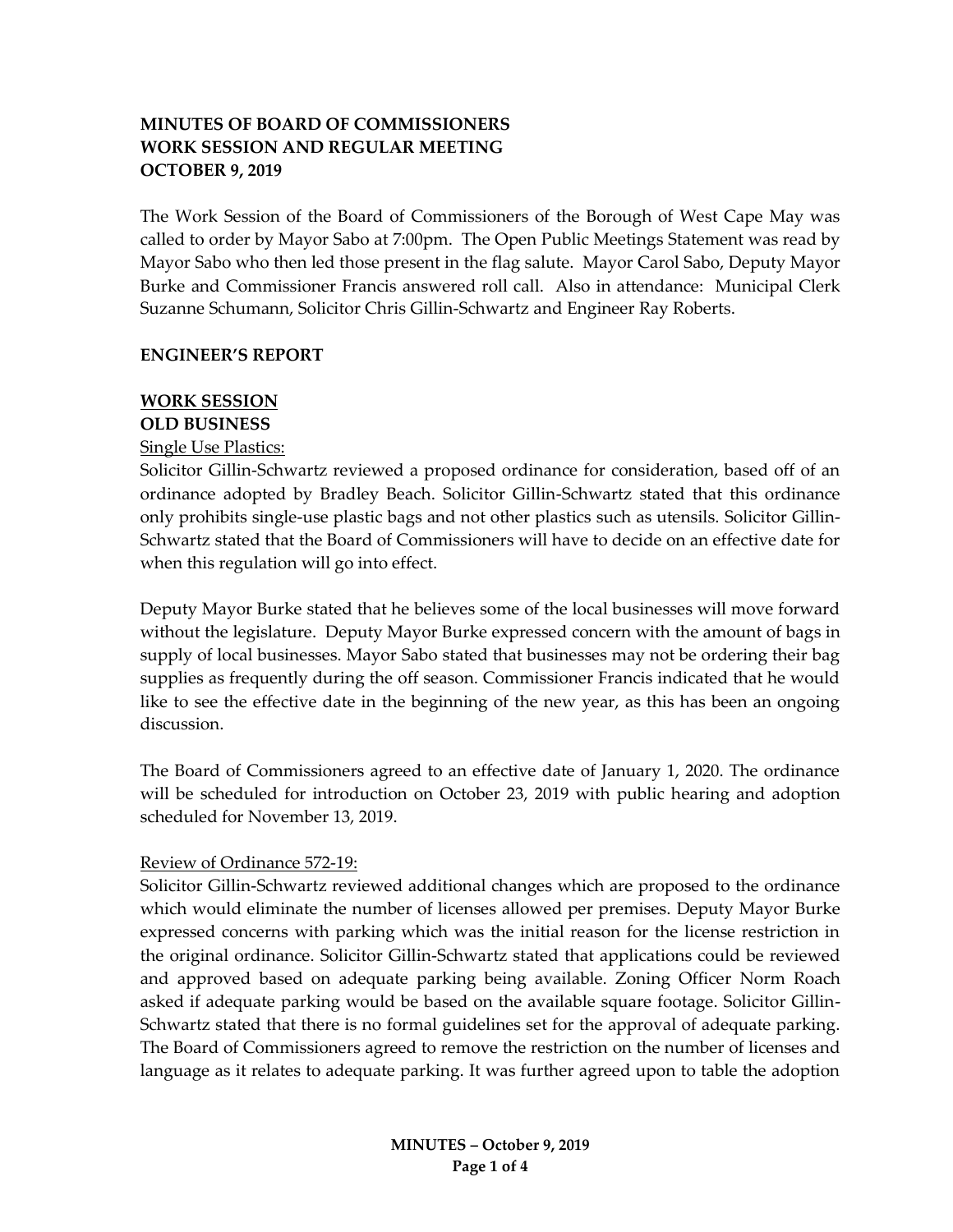of this ordinance to make the revisions and schedule public hearing and adoption for October 23, 2019.

Anthony Monzo, Esquire, attorney for Beach Plum Farm, asked for confirmation that there will be no parking restrictions with the proposed tent ordinance revisions. Solicitor Gillin-Schwartz confirmed that there will be no language pertaining to adequate parking.

### **NEW BUSINESS**

### New Jersey Department of Agriculture – Winery Pilot Program Questionnaire:

Solicitor Gillin-Schwartz mentioned the questionnaire which was received and distributed to the Commissioners for their comments. Solicitor Gillin-Schwartz suggested that each Commissioner should review the questionnaire and provide comments to Solicitor Gillin-Schwartz who will prepare a master response to the State. Mayor Sabo asked Zoning Officer Norm Roach to review the questionnaire and provide a response as well. Deputy Mayor Burke asked if this would be reviewed further at the next meeting. Clerk Schumann indicated that this will not be further discussed and that responses to the questionnaire should be sent directly to Solicitor Gillin-Schwartz and/or Clerk Schumann within the next few days.

# Review of Borough Code Chapter 14 (Trailers):

Solicitor Gillin-Schwartz reviewed proposed language which could be added to the trailer ordinance to address concerns which were brought up by the Borough's Zoning and Code Enforcement Office. Specifically, concerns which were discussed involved parking of trailers on the street, number of trailers permitted to be parked on a property and the fee required for a trailer parking permit. There was confusion as to the definition of "trailer" and what type of trailer would be included or not included in the definition. It was determined that the entire ordinance regarding trailers needs to be restructured. Solicitor Gillin-Schwartz indicated that he would work on drafting an ordinance which was more clear to understand and would be further reviewed and discussed at a future Board of Commissioners meeting.

# Review of Proposed Ordinance – Special Events Applications:

Solicitor Gillin-Schwartz reviewed a proposed ordinance relative to establishing an application process and possible application fee for special events to be held in the borough, such as races, marathons, block parties, etc. Deputy Mayor Burke mentioned that at times, these events can be an inconvenience or impact local residents or businesses. Clerk Schumann suggested a \$25 application fee which although minimal, coincides with the application fee for applicants who use borough hall for events. Mayor Sabo asked about an option to waive the application fee for events such as "Run for the Fallen" and Solicitor Gillin-Schwartz indicated that language can be added to include a provision for the Board of Commissioners to waive the fee. Solicitor Gillin-Schwartz indicated that he would revise the ordinance and same will be introduced at an upcoming meeting.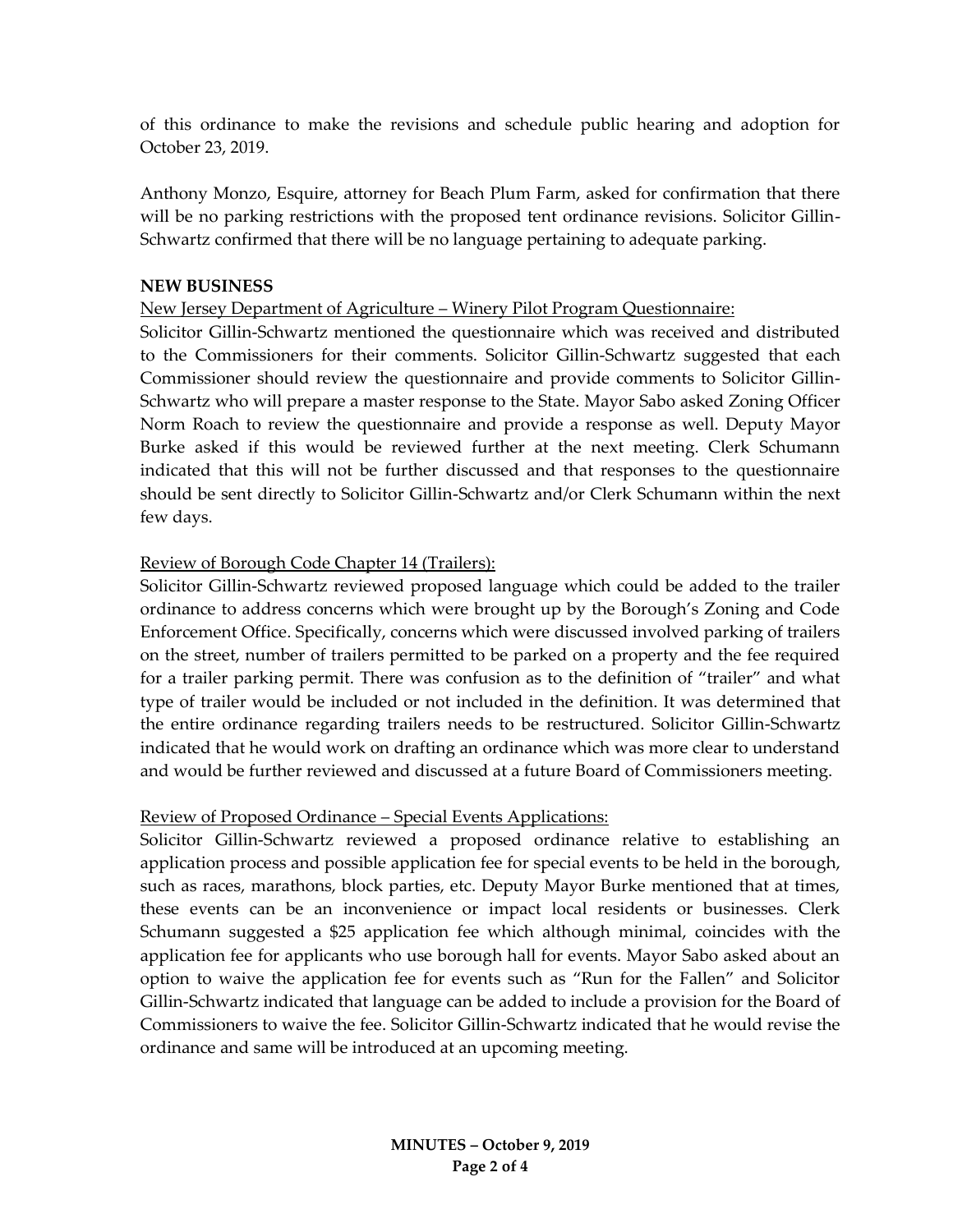# **PUBLIC PORTION**

David Carrick, 8 Landis Avenue, questioned regulations on dumpsters. Mr. Carrick indicated that a contractor was using a dumpster on a neighboring property but there was no work being done at the property. Zoning Officer Norm Roach confirmed that dumpster permits are only required when a dumpster is being left in the street and not regulated when on the property.

Mr. Carrick further mentioned an excessive number of people living at a neighboring property and although the property is well maintained and the residents are quiet and wellbehaved, he is concerned for the safety considering the number of people living there. It was suggested that Mr. Carrick contact the Construction Official to discuss his concerns.

Eileen McDonald, 141 Eldredge Avenue, stated that she does not agree with having to pay to park a trailer or camper on your own property.

The Work Session concluded at 8:07pm.

# **REGULAR MEETING CONSENT AGENDA**

On motion of Deputy Mayor Burke, seconded by Commissioner Francis, the following Consent Agenda was unanimously approved on roll call vote.

# Minutes:

September 25, 2019 Work Session and Regular Meeting

Ordinances for Introduction and Publication: NONE

Resolutions:

- 154-19 Authorizing Change Order #1 (Final) for FY2018 Capital Improvements, Phase II Reconstruction of Brown Street and West Congress Avenue
- 155-19 Trick-or-Treat Night
- 156-19 Application for FY2021 Drug Enforcement and Demand Reduction (DEDR) Grant Funds
- 157-19 Authorizing Shared Services Agreement with the Cape May County Municipal Utilities Authority for Solid Waste Disposal and Recycling Services
- 158-19 Bill Payment